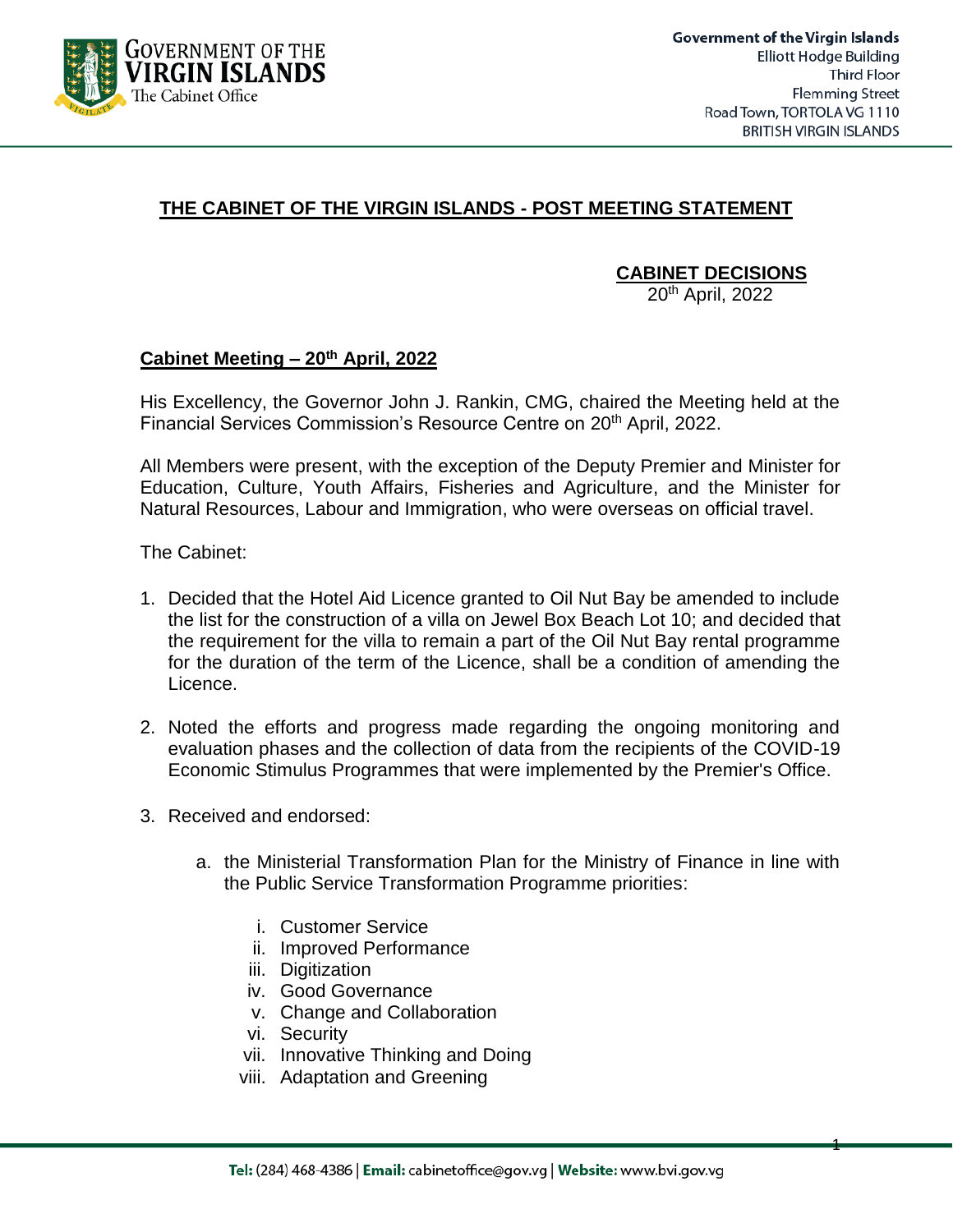- b. the Ministry's top five (5) initiatives as follows:
	- i. Initiative 1: Training on the Public Procurement Act, 2021 for all procurement practitioners and the approval of the Procurement Regulations by the Cabinet;
	- ii. Initiative 2: Pension Reform;
	- iii. Initiative 3: Payment Gateway and Electronic Funds Transfer to be implemented by the Treasury Department;
	- iv. Initiative 4: Amendments to the Virgin Islands Deposit Insurance Act, 2016 to be approved by the Cabinet and the House of Assembly; and
	- v. Initiative 5: The implementation of the Border Surveillance System for the Territory, and
- c. noted that the funding required for the rollout of various projects/programmes will be considered via the budget cycle and if necessary through a Schedule of Additional Provisions based on the availability of funds.
- 4. Reviewed and approved the 2020 Public Works Department's Annual Report and decided that it be laid on the table at the next convenient Sitting of the House of Assembly.
- 5. Reviewed and accepted the 2019 Annual Report of the Virgin Islands Fire and Rescue Services and decided that it be laid on the table in the House of Assembly at the next convenient Sitting.
- 6. Reviewed and approved the Public Works Department's 2019 Annual Report and decided that it be laid on the table at the next convenient Sitting of the House of Assembly.
- 7. Reviewed and accepted the 2020 Taxi and Livery Commission's Annual Report and decided that it be tabled at the next convenient Sitting of the House of Assembly.
- 8. Approved two Non-Belonger Land Holding Licence applications.

## **Published by the Cabinet Office on 28th April, 2022.**

## **Guidelines:**

- 1. Cabinet decisions will be published by the Cabinet Office following confirmation of the Minutes.
- 2. Only a summary of the decisions will be published.